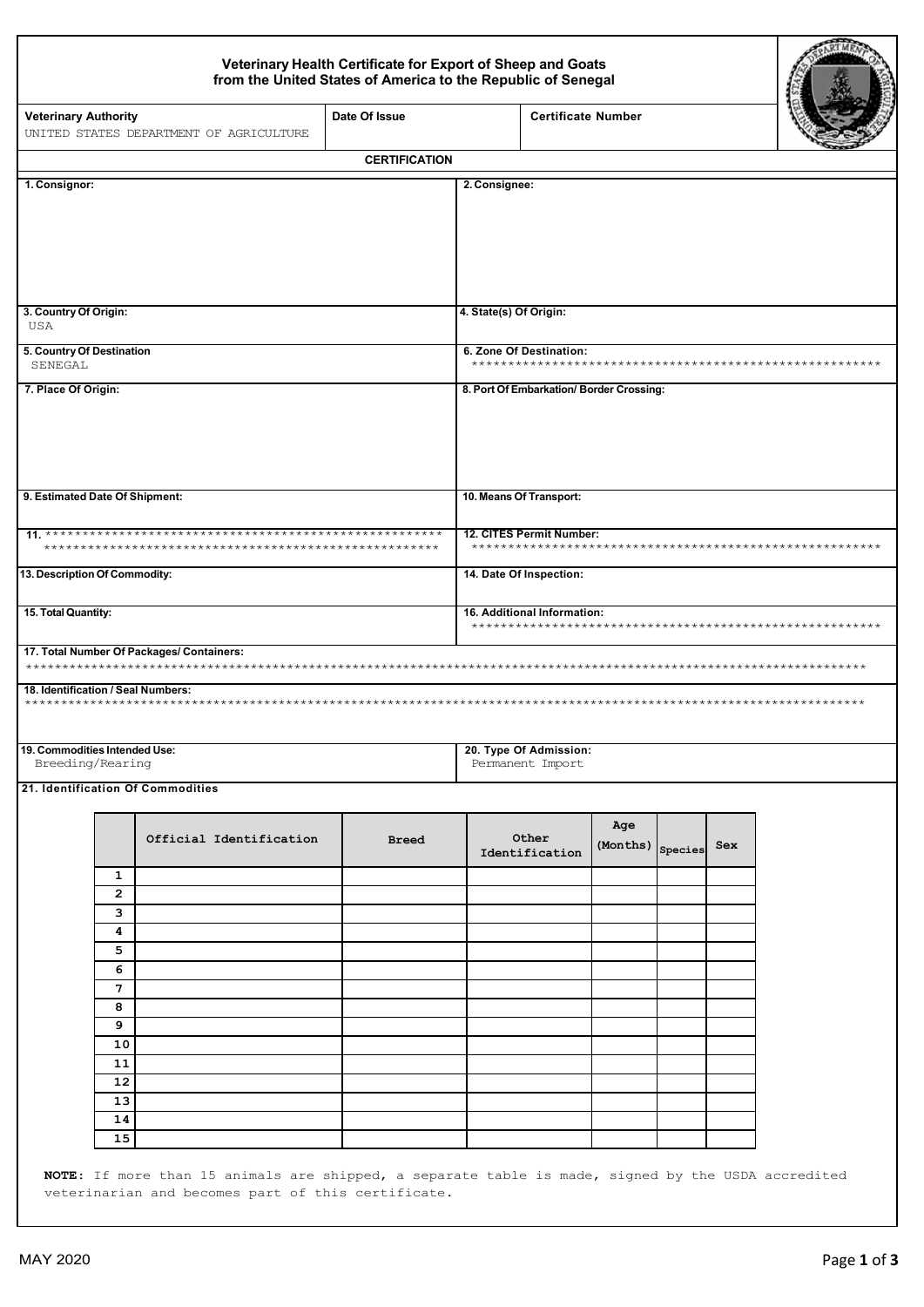| Veterinary Health Certificate for Export of Sheep and Goats<br>from the United States of America to the Republic of Senegal |                                                                                                                                                                                                                                                                                                                                                                                                                                                                                                                                                                                                                                                                                                                                               |               |                           |  |  |
|-----------------------------------------------------------------------------------------------------------------------------|-----------------------------------------------------------------------------------------------------------------------------------------------------------------------------------------------------------------------------------------------------------------------------------------------------------------------------------------------------------------------------------------------------------------------------------------------------------------------------------------------------------------------------------------------------------------------------------------------------------------------------------------------------------------------------------------------------------------------------------------------|---------------|---------------------------|--|--|
| <b>Veterinary Authority</b><br>UNITED STATES DEPARTMENT OF AGRICULTURE                                                      |                                                                                                                                                                                                                                                                                                                                                                                                                                                                                                                                                                                                                                                                                                                                               | Date Of Issue | <b>Certificate Number</b> |  |  |
|                                                                                                                             | <b>CERTIFICATION STATEMENTS:</b>                                                                                                                                                                                                                                                                                                                                                                                                                                                                                                                                                                                                                                                                                                              |               |                           |  |  |
|                                                                                                                             | The United States is free of foot-and-mouth disease without vaccination, sheep and goat pox, peste des petites<br>ruminants, contagious caprine pleuropneumonia, and Rift Valley fever, in accordance with the OIE Terrestrial<br>Animal Health Code.                                                                                                                                                                                                                                                                                                                                                                                                                                                                                         |               |                           |  |  |
| 2.                                                                                                                          | The animals were born or legally imported into the United States.                                                                                                                                                                                                                                                                                                                                                                                                                                                                                                                                                                                                                                                                             |               |                           |  |  |
| 3.                                                                                                                          | Scrapie is a notifiable disease in the United States.                                                                                                                                                                                                                                                                                                                                                                                                                                                                                                                                                                                                                                                                                         |               |                           |  |  |
| 4.                                                                                                                          | The feeding to sheep and goats of meat-and-bone meal or greaves of ruminant origin is banned and<br>effectively enforced in the United States.                                                                                                                                                                                                                                                                                                                                                                                                                                                                                                                                                                                                |               |                           |  |  |
| 5.                                                                                                                          | Each animal is identified by a permanent identification system recognized by the USDA.                                                                                                                                                                                                                                                                                                                                                                                                                                                                                                                                                                                                                                                        |               |                           |  |  |
| 6.                                                                                                                          | During the 12 months prior export, the States of origin of the animals have not reported/confirmed any<br>clinical cases of caprine/ovine brucellosis ( <i>Brucella melitensis</i> ).                                                                                                                                                                                                                                                                                                                                                                                                                                                                                                                                                         |               |                           |  |  |
| 7.                                                                                                                          | The animals have been in isolation in facilities approved by a USDA Accredited Veterinarian, for a minimum<br>of 21 days prior to export.                                                                                                                                                                                                                                                                                                                                                                                                                                                                                                                                                                                                     |               |                           |  |  |
| 8.                                                                                                                          | The flock $(s)$ of origin:                                                                                                                                                                                                                                                                                                                                                                                                                                                                                                                                                                                                                                                                                                                    |               |                           |  |  |
|                                                                                                                             | a. Has not had a confirmed case of clinical scrapie in the last seven (7) years prior to export.<br>b. Has had no clinical cases of tuberculosis, and/or caprine arthritis/encephalitis, and/or maedi-visna in the<br>last three $(3)$ years prior to export, OR were tested as listed below.<br>Has had no clinical cases of <i>Chlamydophila abortus</i> (enzootic abortion of ewes) in the last two (2) years<br>c.<br>prior to export.<br>d. Has had no clinical cases of bovine brucellosis (Brucella abortus), contagious epididymitis (Brucella<br>$ovis$ ) or paratuberculosis, in the last twelve $(12)$ months prior to export.<br>e. Has had no clinical cases of contagious agalactia in the last six (6) months prior to export. |               |                           |  |  |
| 9.                                                                                                                          | None of the animals in the shipment have been designated for destruction/removal due to disease eradication<br>measures.                                                                                                                                                                                                                                                                                                                                                                                                                                                                                                                                                                                                                      |               |                           |  |  |
| 10.                                                                                                                         | Within 21 days of export, all animals were treated with, _____________, a product that provides broad-spectrum<br>coverage against internal parasites, and with _____________, an approved product for use against external<br>parasites.                                                                                                                                                                                                                                                                                                                                                                                                                                                                                                     |               |                           |  |  |
|                                                                                                                             |                                                                                                                                                                                                                                                                                                                                                                                                                                                                                                                                                                                                                                                                                                                                               |               |                           |  |  |